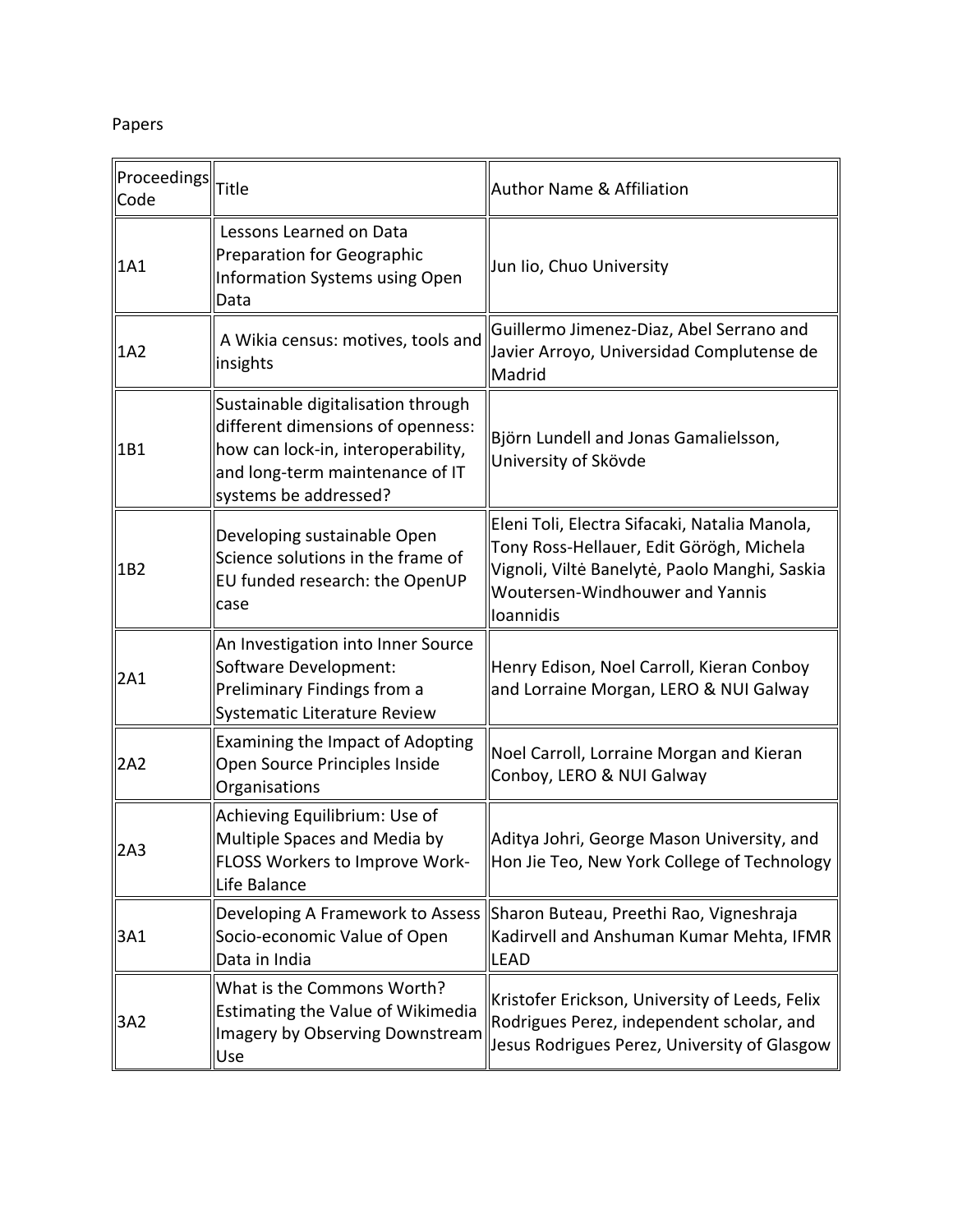| 3B1 | <b>Exploring the Relationship</b><br>Between "Informal Standards" and<br>Contributor Practice in<br>OpenStreetMap           | Andrew Hall, University of Minnesota, Jacob<br>Thebault-Spieker, Virginia Tech, Shilad Sen,<br>Macalester College, Brent<br>Hecht, Northwestern University, and Loren<br>Terveen, University of Minnesota |  |
|-----|-----------------------------------------------------------------------------------------------------------------------------|-----------------------------------------------------------------------------------------------------------------------------------------------------------------------------------------------------------|--|
| 3B2 | Characterizing the Triggering<br>Phenomenon in Wikipedia                                                                    | Anamika Chhabra and S. R. Sudarshan<br>Iyengar, Indian Institute of Technology Ropar                                                                                                                      |  |
| 4A1 | Participation Inequality in Wikis: A<br><b>Temporal Analysis Using WikiChron</b>                                            | Abel Serrano, Javier Arroyo and Samer<br>Hassan, Complutense de Madrid                                                                                                                                    |  |
| 4A2 | "Sharing small pieces of the<br>world": Increasing and broadening<br>participation in Wikimedia<br>Commons                  | Amanda Menking, University of Washington,<br>Vaibhavi Rangarajan, University of<br>Washington, and Michael Gilbert, Google                                                                                |  |
| 4A3 | The Consent Of The Crowd<br>Detected In An Open Forum                                                                       | Mattias Mano, École polytechnique, Jean-<br>Michel Dalle, Sorbonne Université, and<br>Joanna Tomasik, CentraleSupélec                                                                                     |  |
| 4B1 | <b>Bridging Citizen Science and Open</b><br><b>Educational Resources</b>                                                    | Cornelia Veja, Julian Hocker, Christoph<br>Schindler and Stefanie Kollmann, The<br>German Institute for International<br><b>Educational Research</b>                                                      |  |
| 4B2 | University students in the<br>educational field and Wikipedia<br>vandalism retention                                        | Angel Obregon Sierra, Wikimedia Spain, and<br>Jorge Oceja, University of Cantabria                                                                                                                        |  |
| 4B3 | <b>How FLOSS Participation Supports</b><br>Lifelong Learning and Working:<br>Apprenticeship Across Time and<br>Spatialities | Aditya Johri, George Mason University                                                                                                                                                                     |  |
| 5A1 | Do We All Talk Before We Type?:<br>Understanding Collaboration in<br>Wikipedia Language Editions                            | Taryn Bipat, David W. McDonald and Mark<br>Zachry, University of Washington                                                                                                                               |  |
| 5A2 | Stigmergic Coordination in<br>Wikipedia                                                                                     | Amira Rezgui (IMT Atlantique) and Kevin<br>Crowston (Syracuse University)                                                                                                                                 |  |
| 5A3 | Evaluating the Impact of the<br>Wikipedia Teahouse on newcomer<br>socialization and retention                               | Jonathan T Morgan and Aaron Halfaker,<br>Wikimedia Foundation                                                                                                                                             |  |